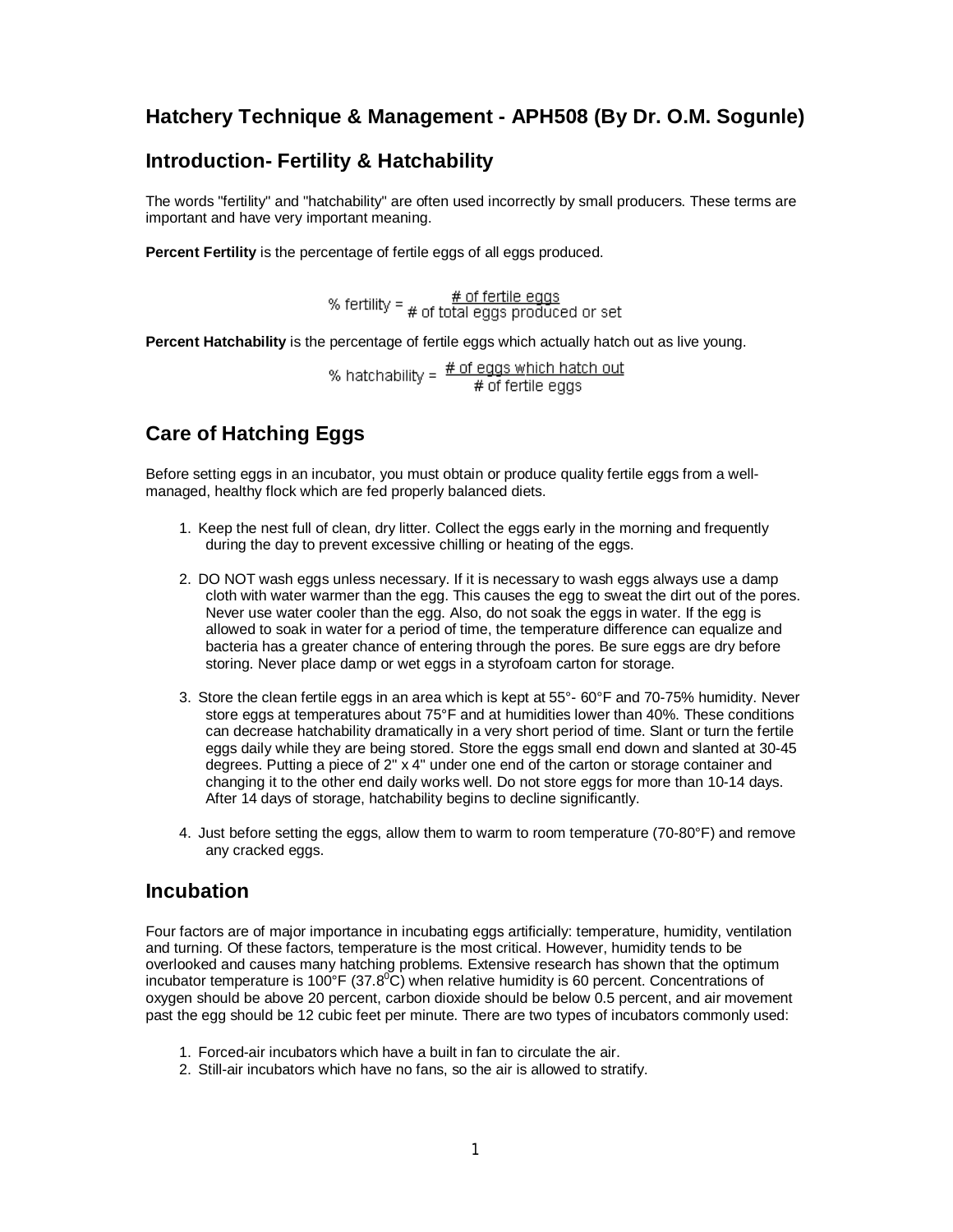The forced-air incubator should be set at 99-99.5°F and 60-65% relative humidity (83-88°F wet bulb). The advantage of the forced-air incubator is that it is easier to maintain humidity at a constant level because of air circulation.

Still air incubators are smaller and air flow is harder to manage. Set still-air incubators at 100 to 101°F at egg height. This is important since the air stratifies in these incubators. There can be as much as a 5° difference in temperature from the top to the bottom of some of the still-air incubators. Humidity should be 60-65% (80-90° wet bulb) during incubation and 70-75% (92-97° wet bulb) at hatching time. It is very easy to overheat the eggs in still-air incubators and difficult to maintain proper humidity. *It should be noted that the various incubators (dependent on size and source of power) that exist could either be still-air or forced air incubator.*

#### **Temperature**

During the warm-up period, the temperature should be adjusted to hold a constant 101°F for still air, 99°- 100°F for forced air. To obtain reliable readings, the bulb of the thermometer should be at the same height as the tops of the eggs and away from the source of heat. Using two thermometers is a good idea to ensure you are getting an accurate reading.

Incubator temperature should be maintained between 99° and 100°F. The acceptable range is 97° to 102°F. Mortality is seen if the temperature drops below 96°F or rises above 103°F for a number of hours. If the temperature stays at either extreme for several days, the eggs may not hatch. Overheating is more critical than underheating. Running the incubator at 105°F for 15 minutes will seriously affect the embryos, while running it at 95° for 3 or 4 hours will only slow the chick's metabolic rate.

An incubator should be operated in a location free from drafts and direct sunlight. An incubator should also be operated for several hours with water placed in a pan to stabilize its internal atmosphere before fertile eggs are set. Do not adjust the heat upward during the first 48 hours after eggs are set. This practice cooks many eggs. The eggs will take time to warm to incubator temperature and many times in small incubators the incubator temperature will drop below 98°F for the first 6-8 hours or until the egg warms to 99°-100°F.

### **In Case of Power Outage**

If you experience a power failure, do not scrap the hatch. Most of the time the hatch can be saved. The key is to keep the eggs as warm as possible until the power returns.

This can be done by placing a large cardboard box or blankets over the top of small incubators for additional insulation. To warm the eggs, place candles in jars, light them and place the jars under the box that covers the incubator. Be careful not to put any flammable material closer than a foot from the top of the candles. The heat from the candles can easily keep the eggs above 90°F until the power returns.

Embryos have survived at temperatures below 90°F for up to 18 hours. You should continue to incubate the eggs after the outage; then candle them 4 to 6 days later to check for further development or signs of life. If, after 6 days, you do not see life or development in any of the eggs, then terminate incubation. Most of the time, a power outage will delay hatching by a few days and decrease the hatchability to 40-50 percent.

### **Humidity**

The relative humidity of the air within an incubator should be about 60 percent. During the last 3 days (the hatching period) the relative humidity should be nearer 65-70 percent. (Too much moisture in the incubator prevents normal evaporation and results in a decreased hatch, but excessive moisture is seldom a problem in small incubators.) Too little moisture results in excessive evaporation, causing chicks to stick to the shell, remain in the pipped shells, and sometimes hatch crippled.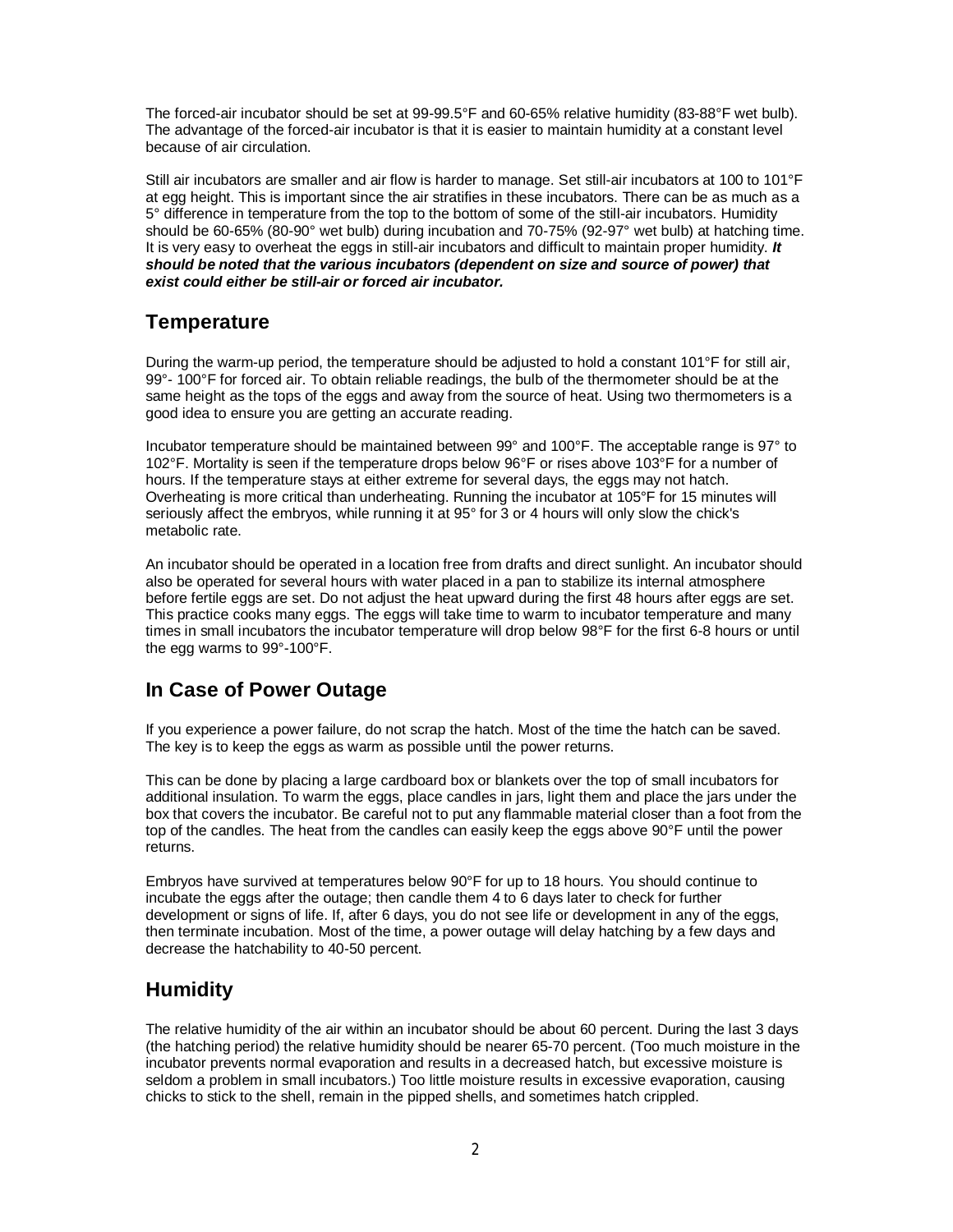The relative humidity in the incubator can also be varied by changing the size of the water pan or by putting a sponge in the pan to increase the evaporative surface. The pan should be checked regularly while the incubator is in use to be sure that there is always an adequate amount of water. Adding additional water pans to small still-air incubators is also helpful to increase humidity.

During the hatching period, the humidity in the incubator may be increased by using an atomizer to spray a small amount of water into the ventilating holes. (This is especially helpful when duck or goose eggs are hatching.)

Whenever you add water to an incubator, it should be about the same temperature as the incubator so you do not stress the eggs or the incubator. A good test is to add water just warm to the touch.

Using a wet-bulb thermometer is also a good way for determining relative humidity. The wet-bulb thermometer measures the evaporative cooling effect. If the wet and dry bulb read the same temperature, you would have 100 percent humidity. The greater the evaporation taking place, the lower the temperature reading on the wet-bulb thermometer and the larger the spread will be between the wet- and dry-bulb readings.

To make a wet-bulb thermometer, just add a cotton wick to the end of a thermometer. Then place the tail of the wick in water. The cotton then absorbs the water. As the water evaporates from the cotton it causes a cooling effect on the thermometer.

The table below (Relative Humidity) will enable you to calculate relative humidity using readings from a wet- bulb thermometer and the incubator thermometer.

| <b>Incubator Temperature</b>               | <b>Wet Bulb Readings</b> |                                                              |      |      |      |             |
|--------------------------------------------|--------------------------|--------------------------------------------------------------|------|------|------|-------------|
| 100°F<br>101°F<br>$102^{\circ}F$           | 83.0                     | 81.3 83.3 85.3 87.3 89.0<br>82.2 84.2 86.2 88.2 90.0<br>85.0 | 87.0 | 89.0 | 91.0 | 90.7<br>91. |
| <b>Percent Relative</b><br><b>Humidity</b> | 45%                      | 50%                                                          | 55%  | 60%  | 65%  | 70%         |

(From Egg to Chick, Northeast State Cooperative Extension Service)

### **Ventilation**

The best hatching results are obtained with normal atmospheric air, which usually contains 20-21 percent oxygen. It is difficult to provide too much oxygen, but a deficiency is possible. Make sure that the ventilation holes are adjusted to allow a normal exchange of air.

This is critical on home-made incubators. It is possible to suffocate the eggs and chicks in an air-tight container. However, excessive ventilation removes humidity and makes it difficult to heat incubators properly.

## **Turning**

Eggs set on their sides must be rotated 1/2 turn at least 3 times daily. Eggs set with the air cell end up should be tilted in the opposite direction 3 times daily. This keeps the embryo centered in the egg and prevents it from sticking to the shell membrane. If hand turning, to insure proper turning, mark each side of the egg with a pencil. Put an "x" on one side and an "o" on the opposite side.

Stop turning the eggs for the last three (3) days of the incubation cycle (at 18 days for chickens, 25 days for waterfowl, etc.) and do not open the incubator until the hatch is completed to insure that a desirable hatching humidity is maintained.